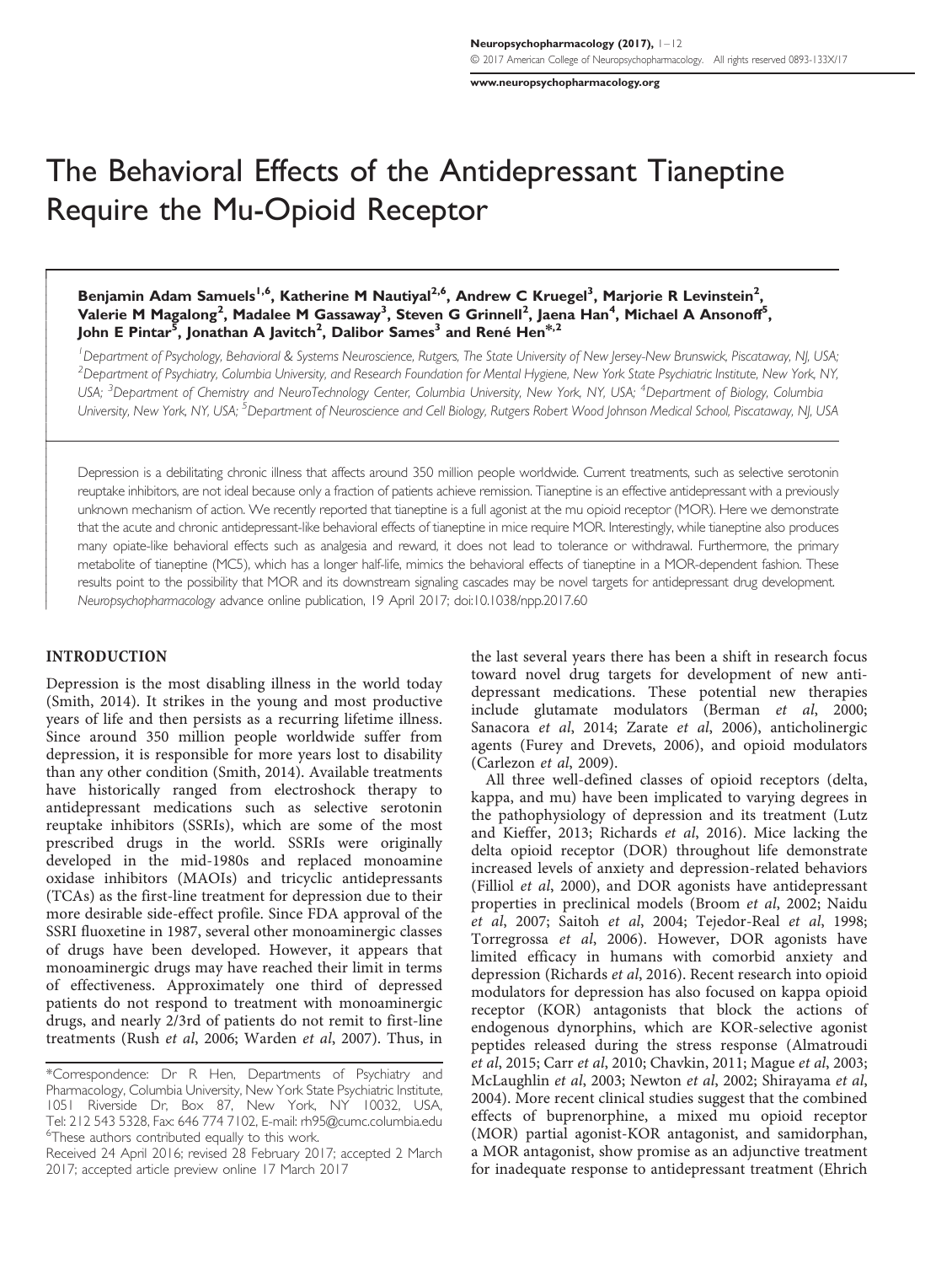et al[, 2015;](#page-10-0) Fava et al[, 2016](#page-10-0)). When combined, these drugs effectively form a dual MOR/KOR antagonist. However, this combination has shown mixed efficacy in clinical trials, which brings into question the potential of opioid antagonists as antidepressants.

Interestingly, our recent work demonstrates that the antidepressant tianeptine (Stablon, Coaxil and Tatinol) is a full agonist at MOR [\(Gassaway](#page-10-0) et al, 2014). When first developed, tianeptine was thought to be a TCA based on its chemical structure. However, further work demonstrated that tianeptine does not inhibit monoamine reuptake, but instead may elicit its effects via modulation of glutamatergic pathways ([Kasper and McEwen, 2008](#page-10-0); [McEwen](#page-11-0) et al, 2010; [Svenningsson](#page-11-0) et al, 2007). Some of tianeptine's neurobiological effects include regulation of plasticity in the amygdala, attenuation of stress-induced glutamate release, and reversal<br>of stress-induced dystrophy of hippocampal CA3 stress-induced dystrophy of hippocampal CA3 dendrites ([McEwen](#page-11-0) et al, 2010). However, tianeptine's direct molecular target remained elusive until we screened it against a broad panel of human brain receptors ([Gassaway](#page-10-0) et al[, 2014\)](#page-10-0), which found that tianeptine binds to human MOR with a Ki of  $383 \pm 183$  nM. MOR is a Gi/o-coupled receptor, and functional assays revealed that tianeptine is a full agonist for G-protein activation and inhibition of cAMP accumulation ([Gassaway](#page-10-0) et al, 2014). Tianeptine also binds weakly to human DOR with a  $Ki > 10 \mu M$  and agonizes this receptor as well, albeit at much higher concentrations than at MOR. Tianeptine appears to be inactive at KOR, showing neither agonist nor antagonist activity. Interestingly, our screen found no other GPCR, transporter, or ion channel targets besides MOR and DOR ([Gassaway](#page-10-0) et al, 2014).

On the basis of these studies, we sought to determine whether the behavioral effects of tianeptine are mediated by MOR, and to characterize its behavioral effects compared to classic MOR agonists, namely morphine. To this end, we assessed whether mice lacking MOR or pretreated with MOR antagonists were resistant to the effects of acute and chronic tianeptine treatment in behavioral tests sensitive to antidepressants.

#### MATERIALS AND METHODS

#### Mice

C57BL/6 mice were either acquired from The Jackson Laboratory (Bar Harbor, ME) or were bred in house (MOR-deficient mice ([Schuller](#page-11-0) et al, 1999) and corresponding littermates). Experimental mice were housed in groups of three to five per cage and had ad libitum access to food and water. Mice were maintained on a 12 : 12 light/dark schedule; all testing was conducted during the light period. For the MOR-deficient mice, all cohorts contained littermates from several breeding cages. Mice of different genotypes, pretreatments, and treatments were all housed in the same cages and were handled identically. Mouse protocols were approved by the Institutional Animal Care and Use Committee of Columbia University, the Research Foundation for Mental Hygiene, and Rutgers University and were conducted in accordance with the NIH Guide for the Care and Use of Laboratory Mice. Care was taken to minimize the number of mice used and their suffering.

#### Drugs

Drugs were administered as indicated in the figures and legends. Tianeptine sodium salt was generously provided by Servier or purchased from Nyles7.com, in which case it was independently verified for purity and identity by NMR spectroscopy. For assessment of acute behavioral effects, tianeptine was administered by intraperitoneal (i.p.) injection at doses of either 10 or 30 mg/kg either 15 min or 1 h prior to behavioral testing. Morphine (morphine sulfate injection, USP from West-ward, Eatontown, NJ) was administered at 5 mg/kg. Cyprodime (10 mg/kg; Tocris Bioscience), naloxone (5 mg/kg; Sigma Aldrich), or naltrexone (10 mg/kg; Sigma Aldrich) were administered by subcutaneous (s.c.) injection 15 min prior to tianeptine administration. The MC5 metabolite (see synthesis procedure below) was administered at 30 mg/kg, 1 h prior to behavioral testing. For chronic experiments, corticosterone 4-Pregnene-11β,21-diol-3,20-dione (Sigma, St Louis, MO) was dissolved in 0.45% hydroxypropyl-β-cyclodextrin (β-CD, Sigma) at 35 μg/ml and was administered ad libitum in the drinking water for the duration of the experiment as previously described (David et al[, 2009b](#page-10-0)). After 28 days, tianeptine (30 mg/kg) was administered b.i.d. via i.p. injection. Injections were given for 21 days and then behavioral testing began. Behavioral testing was performed 16–18 h after injections in order to avoid acute effects of tianeptine. All injections were given at a volume of 10 ml/kg body weight and 0.9% sterile saline was used as a vehicle.

#### Behavioral Testing

Behavioral tests were administered in the following order: open field, hypophagia or novelty suppressed feeding, forced swim test, hot plate, and then withdrawal for chronic experiments. Mice were given at least 2 days to recover between exposure to different behavioral tests.

## Open Field/Hyperactivity

Open-field  $(16'' \times 16'')$  activity was tested under high illumination (800 lux) and was collected and analyzed with MotorMonitor software (Kinder Scientific). Total distance traveled was documented. Mice were given a 1 h pre-injection habituation to the open field and then assessed for 3 h post-injection.

#### Hypophagia

Mice were deprived of food for 18 h and then placed into holding cages. After 30–60 min, individual mice were placed back into their home cage, which contained a single food pellet of known weight. After 5 min, the mouse and pellet were weighed. Home cage consumption was defined as the weight of pellet consumed divided by the weight of the mouse.

# Novelty Suppressed Feeding

Mice were deprived of food for 18 h and then placed into holding cages. After 60 min, mice were placed into a novel, brightly lit (1200 lux) arena (16" $\times$ 20") with a pellet of chow placed in the center of the arena affixed to a circular platform of white filter paper (10 cm). The time taken to bite the chow was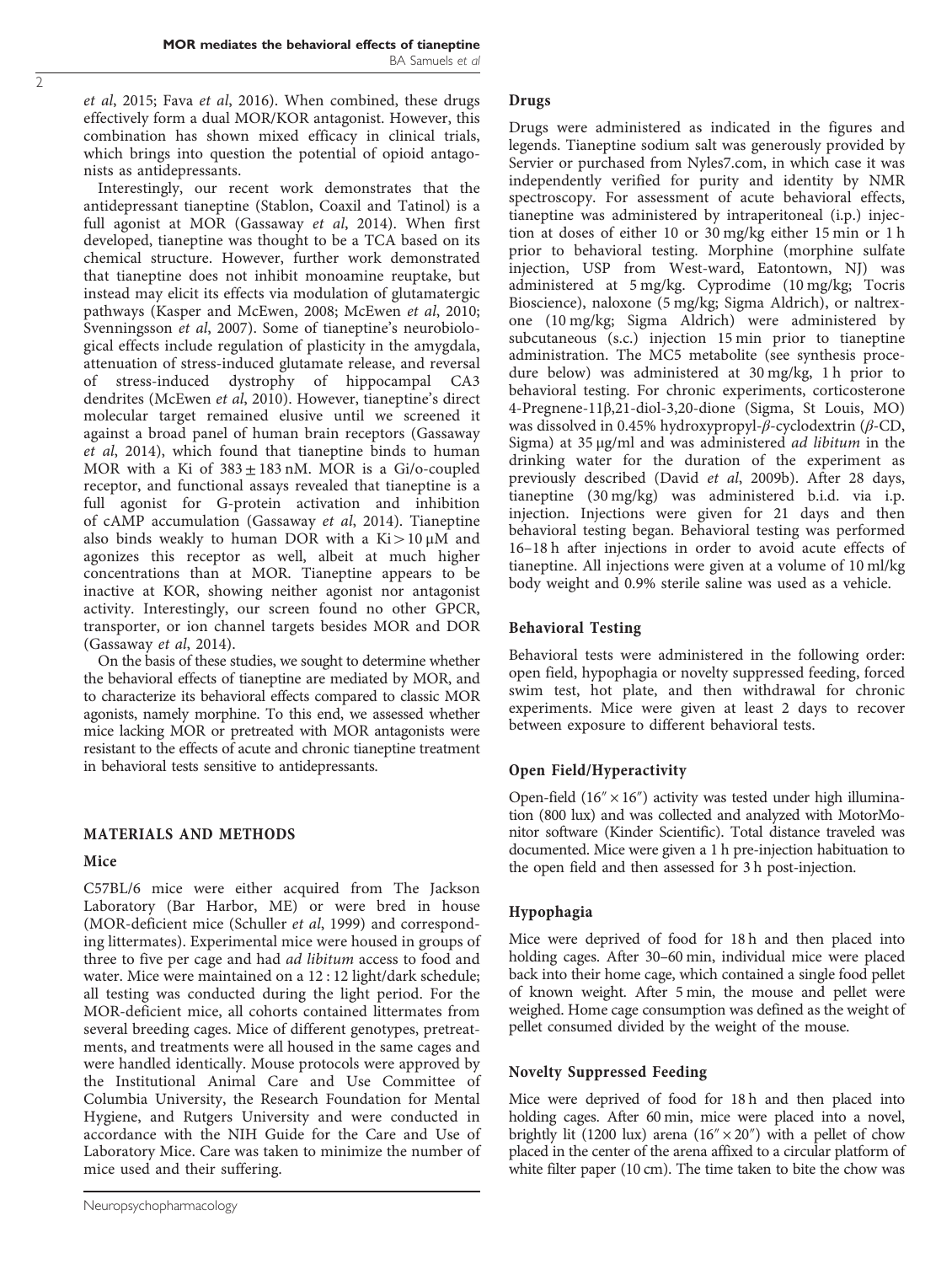recorded as the latency to eat, at which point the pellet was immediately removed from the arena. Mice that did not eat were assigned a latency of 360 s. Immediately following the 6 min test, mice were placed into their home cage and the latency to eat from chow in the home cage was used as a control of overall hunger drive.

## Forced Swim Test

The forced swim test (FST) was performed as previously described (David et al[, 2009a\)](#page-10-0). Briefly, mice were placed into clear plastic buckets 20 cm in diameter and 23 cm deep, filled two-thirds of the way with 26 °C water and were videotaped. Mice were in the forced swim buckets for 6 min, but only the last 4 min were scored. Scoring was automated using Videotrack software (ViewPoint, France). Two days of FST were performed. Variability is seen between experiments based on the background strain of the mice used (purchased from Jackson or bred in house), as previously seen [\(Voikar](#page-11-0) et al, [2001](#page-11-0)). Swimming and climbing behavior was analyzed using time-sampling methodology as previously described [\(Cryan](#page-10-0) [and Lucki, 2000\)](#page-10-0).

### Hot Plate

Mice were placed into a plastic beaker on the center of a hot plate. The temperature at the inside edge of the beaker was 50 °C. An experimenter timed the latency of the mice to jump. The maximum amount of time was set as 30 s. For assessment of analgesia in comparison to morphine and for tolerance assays, mice were tested on a hot-plate apparatus set to 55 °C (Bioseb BIO-CHP, Vitrolles, France), using a 30 s cutoff to prevent tissue damage. Following a baseline test, animals were injected s.c. with escalating doses of drug and tested at 15, 30 and 60 min post-injection. Dose–response curves were fit with a nonlinear regression (GraphPad Prism, La Jolla, CA) for responses at the time of maximal effect (30 min for morphine and 15 min for tianeptine). Curves were then compared using an extra-sum-of-squares F test.

# Withdrawal

Withdrawal-like behavior was assessed 4 h after the hot-plate test (during which mice had been administered either drug or saline). Mice were then administered naloxone sc (1 mg/kg) or saline and immediately placed into a beaker. Mice were observed for 15 min, and the number of jumps was counted by an observer blind to treatment condition.

## Chemistry

### Preparation of MC3 and MC5 metabolites.

For the synthesis of MC5 and MC3 compounds, reagents and solvents were obtained from commercial sources and were used without further purification unless otherwise stated. All reactions were performed in flame-dried glassware under an argon atmosphere unless otherwise stated and monitored by TLC using solvent mixtures appropriate to each reaction. All column chromatography was performed on silica gel (40–63 μm). Nuclear magnetic resonance spectra were recorded on a Bruker 400 MHz instrument. Please see Supplementary Material for detailed methods on synthesis procedures.

# Functional Assays

Materials: BRET. HEK-293T cells were obtained from the American Type Culture Collection (Rockville, MD) and were cultured in a 5%  $CO<sub>2</sub>$  atmosphere at 37 °C in Dulbecco's modified Eagle medium (high glucose #11965; Life Technologies; Grand Island, NY) supplemented with 10% FBS (Premium Select, Atlanta Biologicals; Atlanta, GA) and 100 U/ml penicillin and 100 μg/ml streptomycin (#15140, Life Technologies).

DNA constructs. The mouse MOR (mMOR) and mouse DOR (mDOR) were provided by Dr Lakshmi Devi at Mount Sinai Hospital. The human MOR (hMOR) and human DOR (hDOR) were obtained from the Missouri S&T Resource Center. The human G-protein constructs used here were previously described and were provided by C. Galés or were obtained from the Missouri S&T Resource Center unless otherwise noted (Negri et al[, 2013](#page-11-0); Rives et al[, 2012\)](#page-11-0). The G proteins used included  $Ga_{OB}$  with Renilla luciferase 8 (RLuc8) inserted at position 91 (G $\alpha_{\text{oB}}$ -RLuc8), G $\beta_1$  ( $\beta_1$ ), and  $Gy_2$  fused to the full-length mVenus at its N-terminus via the amino acid linker GSAGT (mVenus-γ2). All constructs were sequence-confirmed prior to use in experiments.

Transfection. The following cDNA amounts were transfected into HEK-293T cells  $(5 \times 10^6 \text{ cells/plate})$  in 10-cm dishes using polyethylenimine (PEI) in a 1:1 ratio (diluted

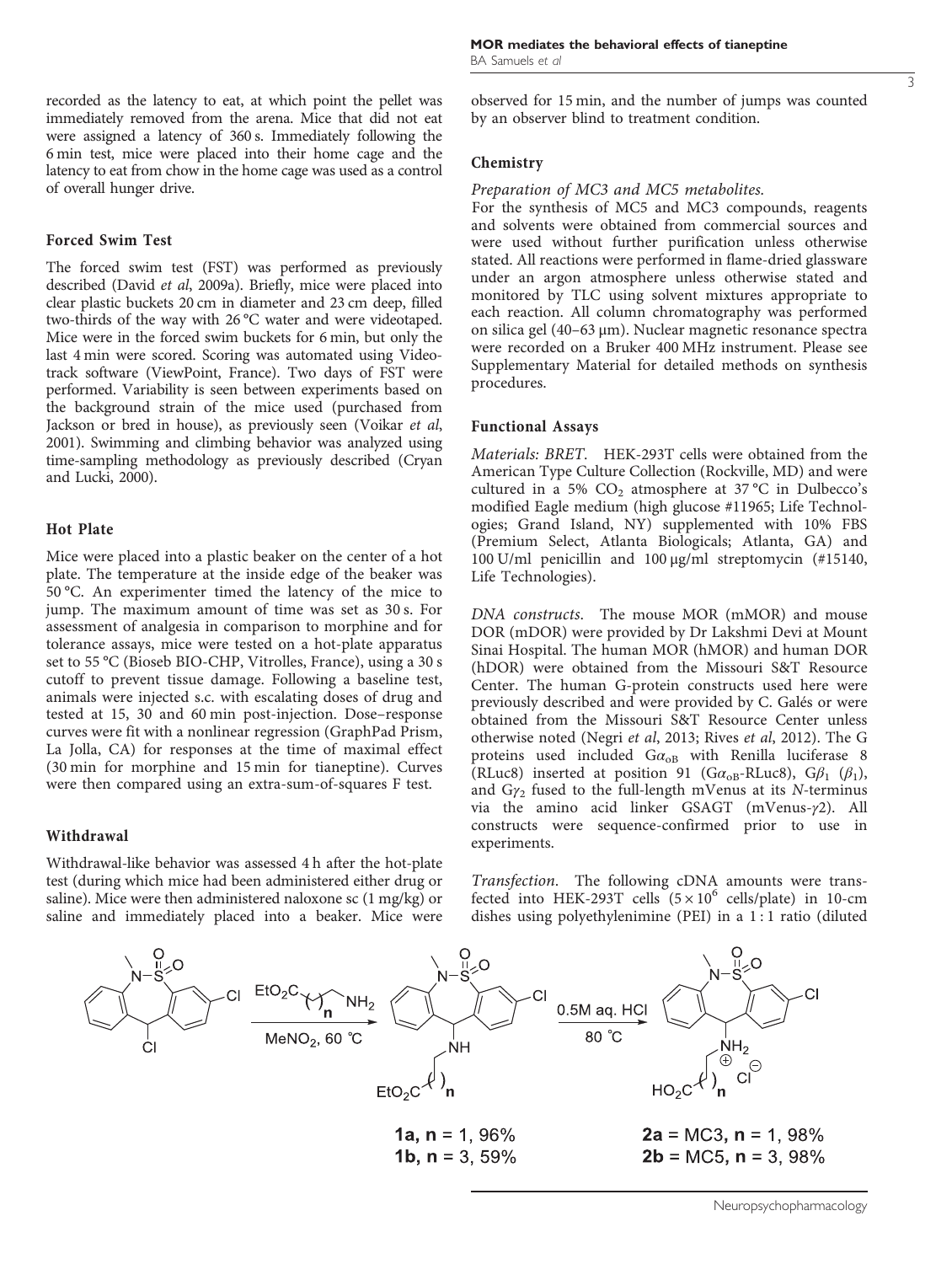in Opti-MEM, Life Technologies): 2.5 μg MOR/DOR, 0.125 μg Gα<sub>oB</sub>-RLuc8, 6.25 μg  $β_1$ , 6.25 μg mVenus-γ2. Cells were maintained in the HEK-293T media described above. After 24 h the media was changed, and the experiment was performed 24 h later (48 h after transfection).

BRET. Transfected cells were dissociated and re-suspended in phosphate-buffered saline (PBS). Approximately 200 000 cells per well were added to a black-framed, white well 96-well plate (#60050; Perkin Elmer; Waltham, MA). The microplate was centrifuged and the cells were re-suspended in PBS. Next, 5 μM of the luciferase substrate coelenterazine H was added to each well. After 5 min, ligands were added and the BRET signal was measured 5 min later on a PHERAstar FS plate reader. The BRET signal was quantified by calculating the ratio of the light emitted by the energy acceptor, mVenus (510–540 nm), over the light emitted by the energy donor, RLuc8 (485 nm). This drug-induced BRET signal was normalized using the  $E_{\text{max}}$  of [D-Ala<sup>2</sup>, N-Me-Phe<sup>4</sup>, Gly-ol<sup>5</sup>]-enkephalin (DAMGO) or [D-Pen(2,5)]enkephalin (DPDPE) as the maximal response at MOR and DOR, respectively. Dose–response curves were fit using a threeparameter logistic equation in GraphPad Prism.

Pharmacokinetics. The pharmacokinetic study of tianeptine was conducted by Sai Life Sciences Limited (Hinjewadi, India). A group of 24 male C57BL/6 mice was administered tianeptine as a solution formulation in normal saline at a dose of 30 mg/kg given i.p. Blood samples (~60 μl) were collected under light isoflurane anesthesia from the retro orbital plexus at 0.08, 0.25, 0.5, 1, 2, 4, 8, and 24 h. Plasma samples were separated by centrifugation of whole blood and stored below − 70 °C until analysis. Immediately after collection of blood, brain samples were collected from each mouse at 0.08, 0.25, 0.5, 1, 2, 4, 8, and 24 h (3 mice per time point). Brain samples were homogenized using ice-cold phosphate-buffered saline (pH 7.4), and homogenates were stored below − 70 °C until analysis. Total brain homogenate volume was three times the tissue weight. All samples were processed for analysis by protein precipitation using acetonitrile and analyzed to determine the concentrations of both tianeptine and MC5 by a fit-for-purpose LC/MS/MS method (lower limit of quantification  $= 2.02$  ng/ml in plasma and 1.01 ng/ml in brain). Pharmacokinetic parameters were calculated using the non-compartmental analysis tool of Phoenix WinNonlin<sup>®</sup> (Version 6.3).

# RESULTS

We first assessed the effects of tianeptine in a series of behavioral tests. We administered either saline, 10, or 30 mg/ kg tianeptine via i.p. injection and then tested behavior 1 h later ([Figure 1a](#page-4-0)). We assessed the effects of tianeptine in the FST, which is a predictive test for antidepressants ([Porsolt](#page-11-0) et al[, 1977\)](#page-11-0). In the FST, tianeptine dose-dependently decreased immobility, consistent with an antidepressant effect [\(Figure 1b\)](#page-4-0). We also assessed whether, in addition to this antidepressant-like effect, tianeptine displayed behavioral properties similar to morphine and other MOR agonists such as an acute hypophagia, analgesia, and hyperactivity ([Belknap](#page-10-0) et al, 1989; [Belknap](#page-10-0) et al, 1998; Brase et al[, 1977](#page-10-0);

[Levine](#page-11-0) et al, 1985; [Oliverio and Castellano, 1974a, b](#page-11-0); [Wenger,](#page-11-0) [1989](#page-11-0)). We found that i.p. injection of tianeptine decreased food consumption in the home cage after an 18 h deprivation ([Figure 1c\)](#page-4-0), which is consistent with tianeptine having a morphine-like effect on food intake. To assess the analgesic effects of tianeptine, we also placed mice on a hot plate and measured their latency to jump [\(Figure 1d\)](#page-4-0). Tianeptine dosedependently increased the latency to jump off the hot plate 15 min after administration, consistent with an acute analgesic effect [\(Figure 1d\)](#page-4-0). Interestingly, at 1 h after administration, there were no significant effects of tianeptine in the hot-plate assay. To determine whether tianeptine also increased locomotion, we placed mice into an open field for 4 h, including a 1 h habituation prior to drug administration ([Figure 1e](#page-4-0)). We found that tianeptine dose-dependently increased total distance traveled by mice in the open field ([Figure 1f\)](#page-4-0). This hyperactivity effect was especially prominent in the first 30 min after administration of the higher dose of tianeptine (30 mg/kg), and then steadily decreased over the next few hours. AUC quantification for the entire 3 h of the open-field test indicated a significant effect of tianeptine at the higher dose (30 mg/kg) ([Figure 1f](#page-4-0)). Taken together, these data suggest that tianeptine displays antidepressant and opioid-like properties.

Given that tianeptine is a full MOR agonist, we were next interested in comparing its behavioral effects to other MOR agonists, particularly morphine, which has well-established analgesic and rewarding effects in mice. First, using a hotplate analgesia test, the time point of maximal analgesic response was determined for tianeptine (15 min) and morphine (30 min), and then used for dose–response comparisons ([Figure 2a](#page-5-0)). Tianeptine ( $ED_{50} = 15$ ) showed a less potent analgesic response compared to morphine ( $ED_{50}$ = 3.1). Specifically, morphine showed a maximal analgesic response at 10 mg/kg a dose at which tianeptine produced minimal analgesic effects. In subsequent experiments comparing morphine and tianeptine, a dose of roughly two times the calculated  $ED_{50}$  was used, namely 5 mg/kg for morphine and 30 mg/kg for tianeptine. These doses had comparable analgesic effects on latency to jump in the hot-plate test 15 min after administration [\(Figure 2b](#page-5-0)). To test the rewarding effects of tianeptine, a conditioned place preference paradigm was used to compare the effects of tianeptine to morphine. Interestingly, tianeptine (at 30 mg/kg) produced a similar conditioned place preference to morphine (at 5 mg/kg) as mice significantly increased the amount of time spent in the context paired with administration of morphine or tianeptine ([Figure 2c](#page-5-0)). Importantly, there was no difference in the preference for the drug-paired context following treatment with morphine or tianeptine [\(Figure 2d](#page-5-0)), suggesting that tianeptine elicits similar conditioned place preference to morphine, albeit at a higher dose.

Given that chronic administration of morphine leads to tolerance and withdrawal effects, we compared the effects of tianeptine to morphine in these parameters. As expected, acute administration of morphine following chronic administration (5 mg/kg twice daily for 10 days) produced no significant analgesic response in latency to jump in the hotplate test [\(Figure 2e\)](#page-5-0). Remarkably, mice did not display a similar tolerance to tianeptine. Following chronic administration of tianeptine (30 mg/kg twice daily for over 30 days), acute administration of tianeptine produced a robust

4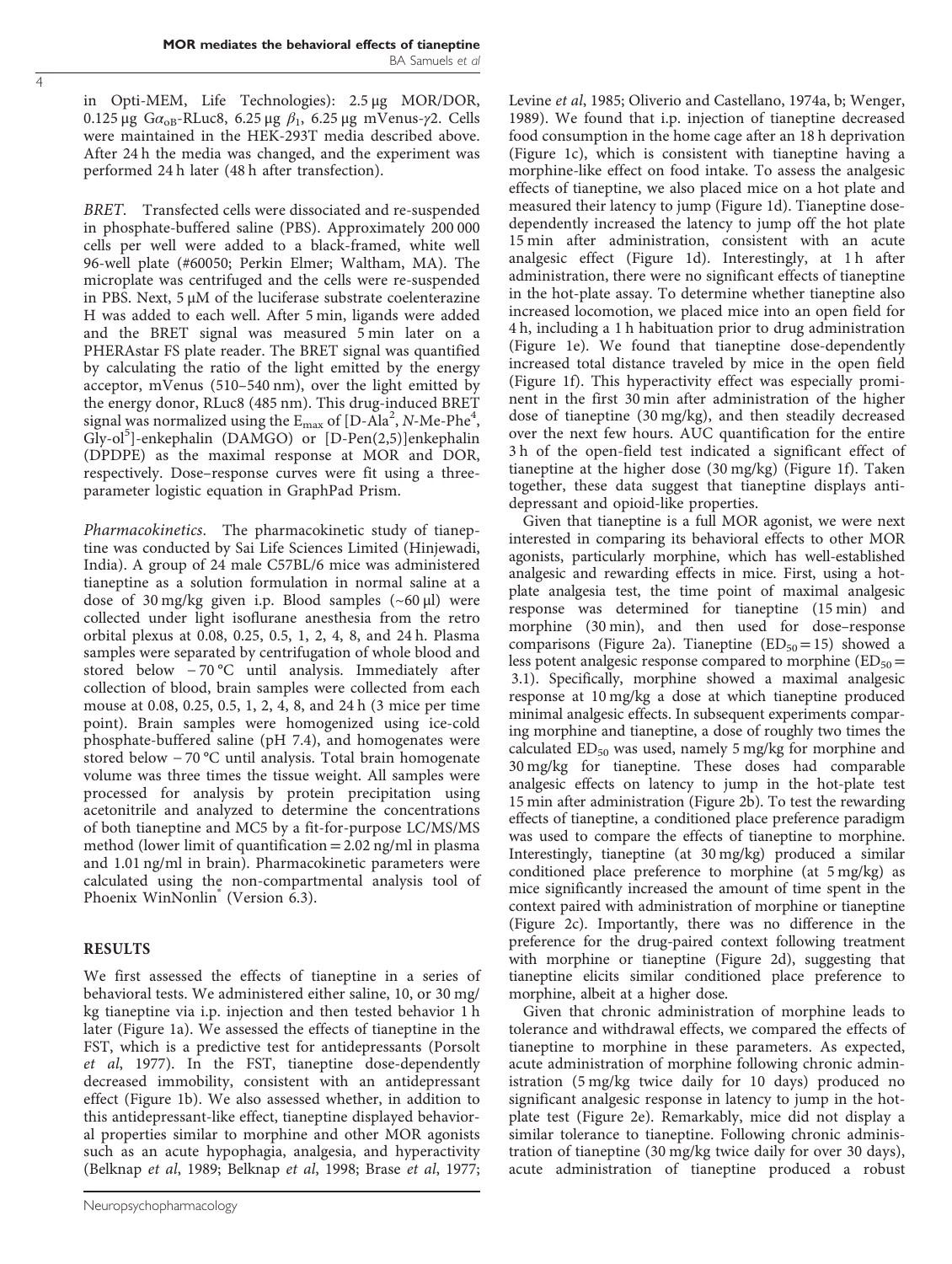MOR mediates the behavioral effects of tianeptine BA Samuels et al

<span id="page-4-0"></span>

Figure I Dose response of tianeptine behavioral effects. (a) Timeline for (b–d).  $n = 12-14$  per group for (b and c) and 5 per group for (d). Tianeptine was administered by i.p. injection at doses of either 10 mg/kg or 30 mg/kg as indicated. (b) FST Day 1 results. Bar graph (left) shows combined immobility results of last four minutes and line graph (right) shows immobility per minute over the 6 min test. Immobility duration over the last 4 min was analyzed. One-way ANOVA: F(2,37) = 3.966,  $p = 0.0275$ . \* $p = 0.0488$ , relative to saline; \*\* $p = 0.0095$ , relative to saline (Fisher's). (c) Home cage consumption over 5 min after an 18 h deprivation period was assessed as a measure of hypophagia. One-way ANOVA:  $F(2,37) = 17.17$ ,  $p < 0.0001$ .  $**p < 0.0001$ , relative to saline. (d) Latency to jump after being placed on the hot plate was assessed. Two-way ANOVA:  $F(2,24) = 6.063$ , time × treatment  $p = 0.0074$ . \*\*\*p < 0.0001 relative to 15 min/saline. (e) Timeline for (f).  $n=9-10$  per group. Tianeptine was administered by i.p. injection at doses of either 10 mg/kg or 30 mg/kg as indicated. (f) Hyperactivity in an open field. Line graph (left) shows total distance traveled over 180 min (10 minute bins). Bar graph (right) shows AUC analysis of line graph. AUC analysis: one-way ANOVA: F(2,26) = 4.601, p = 0.0195. \*\*p = 0.0055, relative to saline (Fisher's). Throughout the figure, all bar graphs indicate mean  $\pm$  SEM. For line graphs, each point indicates mean  $\pm$  SEM.

analgesic response, which was not significantly different from mice treated chronically with saline ([Figure 2e](#page-5-0)). Furthermore, assessment of withdrawal as measured by jumping behavior also revealed a difference between morphine and tianeptine. Mice treated chronically with morphine displayed the expected jumping behavior indicative of withdrawal following administration of naloxone [\(Figure 2f\)](#page-5-0). Interestingly, mice chronically treated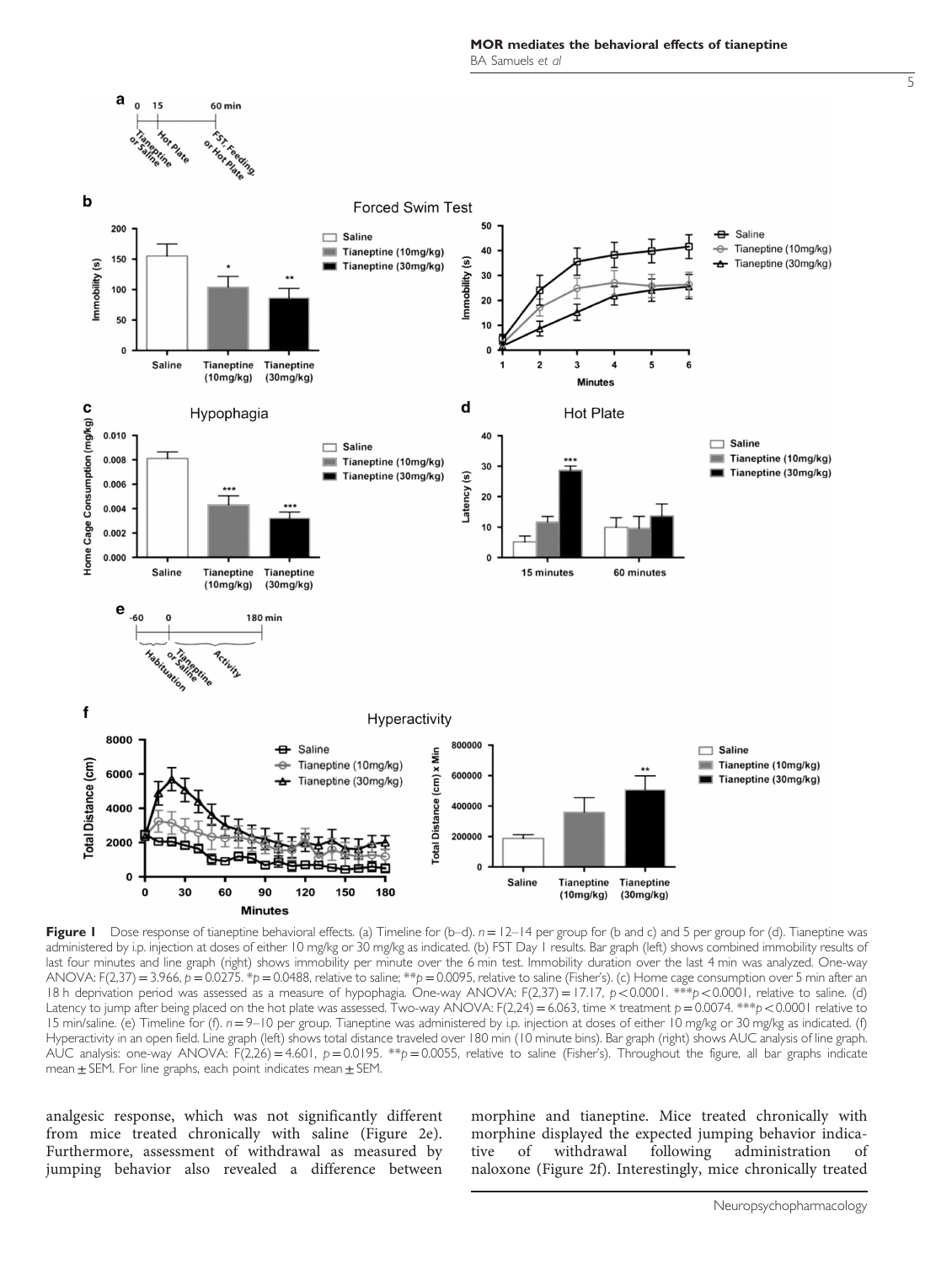<span id="page-5-0"></span>MOR mediates the behavioral effects of tianeptine BA Samuels et al



Figure 2 Tianeptine comparison to morphine. (a) Analgesic responses to morphine and tianeptine are shown over increasing doses as by latency to lick the hindpaw as measured in the hot-plate assay. The dose–response curve for morphine was measured 30 min post injection, and for tianeptine at 15 min post injection. The ED<sub>50</sub>s of these curves differ significantly:  $F(1,58) = 53$ ,  $p < 0.0001$ . (b) The analgesic response to morphine and tianeptine is shown at 15 min post injection at roughly equianalgesic doses as measured by latency to jump in the hot-plate assay in a naïve group of animals. One-way ANOVA (drug):  $F(2, 31) = 5.63$ ,  $p = 0.008$ ; \*p < 0.05, compared to saline. (c) The percent of time spent on the drug-paired side before and after 8 days of context pairings with morphine at 5 mg/kg, tianeptine at 30 mg/kg, or saline is shown. One-way ANOVA for pre-test: F(2,27) = 0.19, p = 0.82; one-way ANOVA for post-test: F(2, 27) = 5.01,  $p = 0.014$ . \*p < 0.05 compared to post-test saline. (d) The preference score (total time on drug-paired side minus total time on saline-paired side) is shown for the 20 min post-pairing test. One-way ANOVA:  $F(2, 27) = 6.47$ ,  $p = 0.0051$ . \*\*p $< 0.01$ , compared to saline. (e) Tolerance was assessed by measuring the effect of acute drug treatment (saline, morphine at 5 mg/kg, or tianeptine at 30 mg/kg) using the hot-plate test following chronic exposure to saline, tianeptine (30 mg/kg twice daily for 34 days), or morphine (5 mg/kg twice daily, for 10 days). (f) Withdrawal was assessed through jumping behavior following acute administration of naloxone (1 mg/kg) following chronic exposure to saline, tianeptine (30 mg/kg twice daily for 34 days), or morphine (5 mg/kg twice daily, for 10 days). Two-way ANOVA: F(2, 47) = 10.87,  $p < 0.001$  for drug × naloxone treatment. \*p<0.05 compared to morphine-saline and tianeptine-naloxone. Throughout the figure, all bar graphs indicate mean  $\pm$  SEM. For line graphs, each point indicates mean  $\pm$  SEM.

with tianeptine did not display jumping behavior following administration of naloxone. Overall, tianeptine produces similar rewarding effects as morphine when administered at equianalgesic doses, however unlike morphine, tianeptine does not appear to induce tolerance nor withdrawal.

To determine whether the behavioral effects of tianeptine were dependent on MOR, we next assessed acute administration of the higher dose (30 mg/kg) used in [Figure 1](#page-4-0) in MOR-deficient mice (Supplementary Figure 1). In the FST, tianeptine dramatically decreased immobility in wild-type (WT) mice but was ineffective in MOR-deficient littermates (Supplementary Figure 1B), indicating that the effects of tianeptine in the FST are mediated by MOR. We also measured swimming and climbing behavior during the FST. Tianeptine increased swimming, but not climbing behavior (Supplementary Figure 1B), which is more similar to the effects seen with serotonergic- rather than noradrenergicacting antidepressants (Cryan et al[, 2005\)](#page-10-0). Tianeptine failed to increase swimming in the MOR-deficient mice (Supplementary Figure 1B). In the hypophagia test, tianeptine significantly decreased food intake in WT mice, but not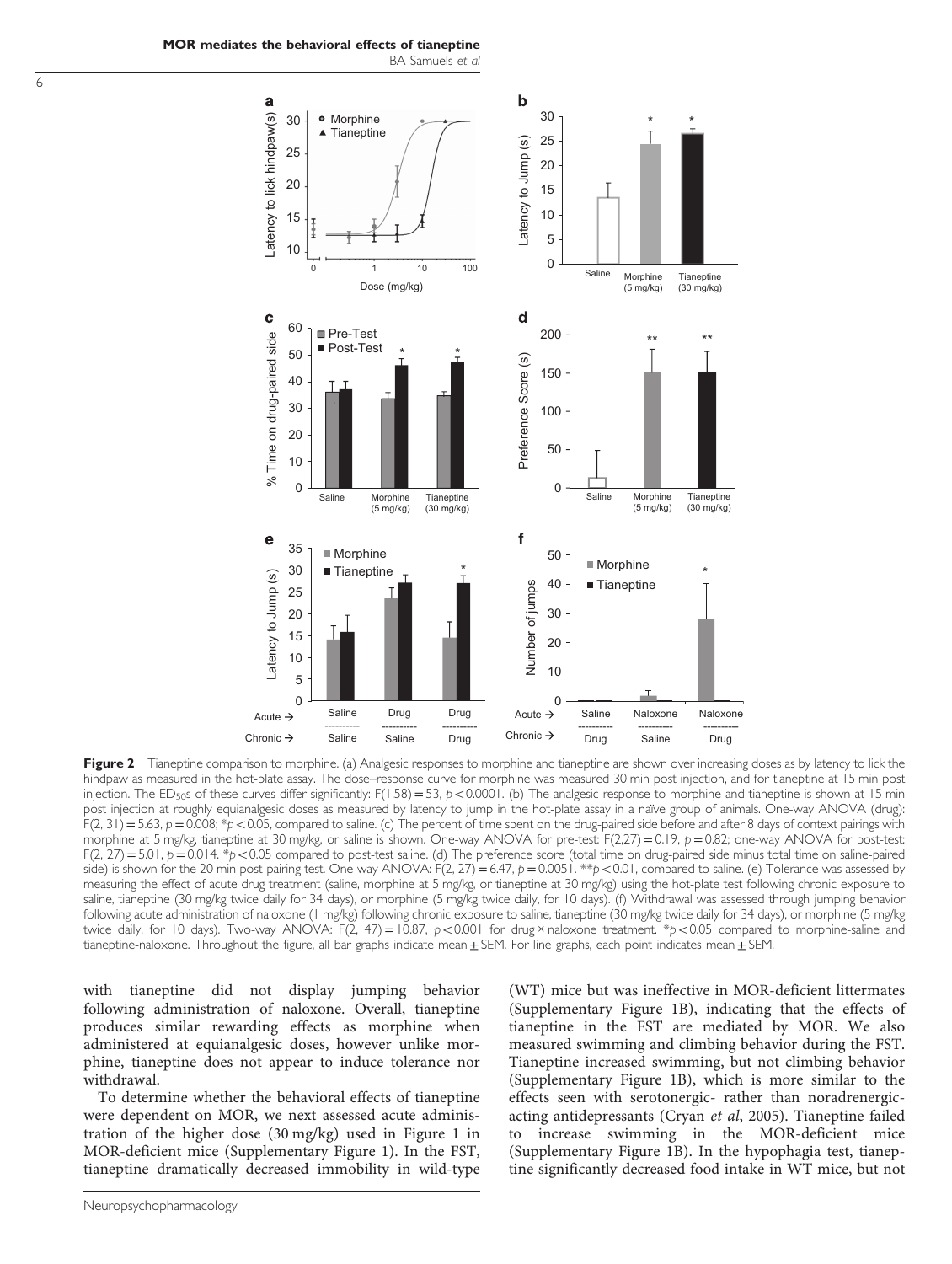MOR mediates the behavioral effects of tianeptine BA Samuels et al

<span id="page-6-0"></span>

Figure 3 Pharmacokinetics of tianeptine and the MC5 metabolite. (a) Chemical structures of tianeptine and its MC5 metabolite. (b) In vitro activities of tianeptine and MC5 in G protein BRET assays measuring activation of mouse and human MOR and DOR, data points represent mean EC<sub>50</sub> ± SEM (μM); Plasma (c) and brain (d) concentrations  $\pm$  STD of tianeptine and MC5 in C57BL/6 mice following a single administration of tianeptine (30 mg/kg).

in MOR-deficient mice (Supplementary Figure 1C). Similarly, in the hot-plate test, tianeptine administration 15 min prior to the test increased the latency to jump in WT mice but not in MOR-deficient littermates (Supplementary Figure 1D). Hyperactivity, as measured by total distance traveled in the open field for 30 min, was increased by tianeptine in WT but not MOR-deficient mice (Supplementary Figure 1E). Finally, the conditioned place preference to tianeptine was absent in MOR-deficient mice (Supplementary Figure 1F). Taken together, these results show that all measured acute antidepressant- and opioid-like behavioral effects of tianeptine are mediated by MOR.

To further confirm the underlying mechanism of tianeptine's behavioral effects, we examined whether pretreatment with small-molecule opioid antagonists yielded resistance to tianeptine. We performed pretreatments with the nonselective opioid antagonists naloxone and naltrexone or the MOR-selective antagonist cyprodime ([Marki](#page-11-0) et al, 1999). To this end, we injected the antagonist or saline 15 min before tianeptine administration (Supplementary Figure 2A). Overall, both non-specific opioid and specific MOR antagonists blocked the behavioral effects of tianeptine seen in the forced swim, feeding, analgesia, and open-field tests (Supplementary Figure 2). These data, in combination with the genetic loss-of-function experiments, confirm that the antidepressant- and opioid-like behavioral effects of tianeptine are mediated by MOR.

Tianeptine is significantly metabolized via β-oxidation of the heptanoic acid side chain to produce the MC5 metabolite (bearing a pentanoic acid side chain, Figure 3a) in both rodents and humans (Couet et al[, 1990; Grislain](#page-10-0) et al, 1990). Accordingly, in order to more fully understand the mechanism of action for tianeptine, we evaluated the ability of MC5 to activate the opioid receptors. Using bioluminescence resonance energy transfer (BRET) functional assays [\(Gassaway](#page-10-0) et al, 2014; Negri et al[, 2013](#page-11-0); Rives et al[, 2012](#page-11-0))

in HEK293 cells expressing MOR and DOR, we found that MC5 retains similar potency and efficacy as tianeptine at both human and mouse MOR (Figure 3b, Supplementary Figures 3 and 4). By contrast, the minimal DOR agonist activity of tianeptine was further reduced in the MC5 metabolite (Figure 3b, Supplementary Figures 3 and 4). We also evaluated another known tianeptine metabolite, MC3, which bears a propanoic acid side chain ([Grislain](#page-10-0) et al, [1990\)](#page-10-0). However, MC3 exhibited only very weak activity at MOR ( $EC_{50}$  = 16  $\mu$ M at human MOR) and no agonist activity at DOR (Supplementary Figure 4). Therefore, it is likely that the tianeptine metabolite MC5, but not MC3, plays an active role in the behavioral effects of tianeptine at MOR.

In order to better frame and interpret our in vivo behavioral experiments, we also conducted a pharmacokinetic study to determine the plasma (Figure 3c) and brain (Figure 3d) concentrations of these compounds in mice (C57BL/6). Following i.p. administration, we found that tianeptine reaches peak concentrations within 5 min and is very rapidly metabolized. Tianeptine is nearly eliminated from both plasma and brain tissue after 1h and is undetectable in the brain beyond the 2 h time point. By contrast, the MC5 metabolite resulting from this tianeptine dose reaches higher peak concentrations (albeit more slowly) and has a much longer elimination half-life compared to tianeptine, being detectable in brain tissue for at least 8 h. As a result, the overall exposure to MC5 is much higher in both the plasma and brain, as quantified by area under the curve (AUC), than that of tianeptine. Therefore, MC5 is expected to play a major role in mediating the behavioral effects of tianeptine in C57BL6 mice.

Considering the results of these experiments, we next sought to assess the behavioral effects following direct administration of the MC5 metabolite in WT and MORdeficient mice ([Figure 4a\)](#page-7-0). In the FST, both tianeptine and its MC5 metabolite decreased immobility in WT mice but were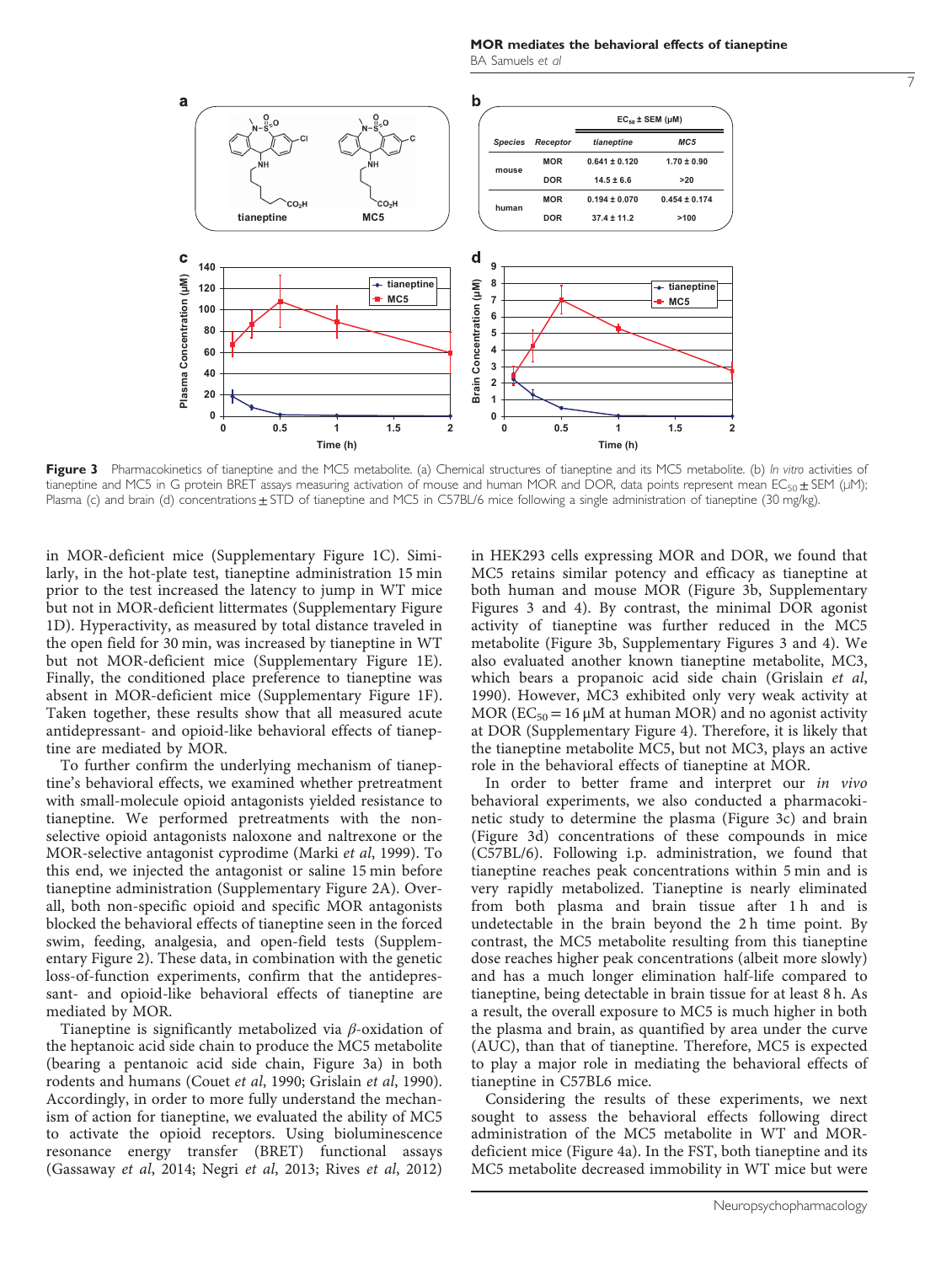MOR mediates the behavioral effects of tianeptine BA Samuels et al

<span id="page-7-0"></span>8



Figure 4 Behavioral effects of tianeptine and its MC5 metabolite in MOR-deficient mice. (a) Timeline for (b-d).  $n = 7-9$  per group. Tianeptine (30 mg/kg) or MC5 (30 mg/kg) were administered by i.p. injection. (b) FST Day 1 results. Bar graph (left) shows combined immobility results of last 4 min, and line graph (right) shows immobility per minute over the 6 min test. Immobility duration over the last 4 min was analyzed. Two-way ANOVA: F(2,46) =9.756, genotype × treatment  $p = 0.0003$ . \*\*\*p < 0.0001, relative to WT/saline. (c) Home cage consumption over 5 min after an 18-h deprivation period was assessed as a measure of hypophagia. Two-way ANOVA: F(2,46) = 7.726, genotype × treatment  $p = 0.0013$ . \*p = 0.0101, relative to WT/saline; \*\*\*p = 0.0007, relative to WT/saline (Fisher's). (d) Latency to jump after being placed on the hot plate was assessed. Two-way ANOVA: F(2,46) = 4.652, genotype × treatment  $p = 0.0145$ . \*\*\* $p = 0.0005$ , relative to WT/saline; \* $p = 0.0240$  relative to WT/saline (Fisher's). (e) Timeline for (f).  $n = 7-9$  per group. Tianeptine (30 mg/kg) or MC5 (30 mg/kg) were administered by i.p. injection. (f) Hyperactivity in an open field. Line graph (left) shows total distance traveled over 180 min (10 min bins). Bar graph (right) shows AUC analysis of line graph. AUC analysis: Two-way ANOVA: F(2,46) = 4.701, p = 0.0139. \*\*\*p = 0.0006, relative to WT/saline; \*\*p = 0.0038, relative to WT/saline (Fisher's). Throughout the figure, all bar graphs indicate mean  $\pm$  SEM. For line graphs, each point indicates mean  $\pm$  SEM.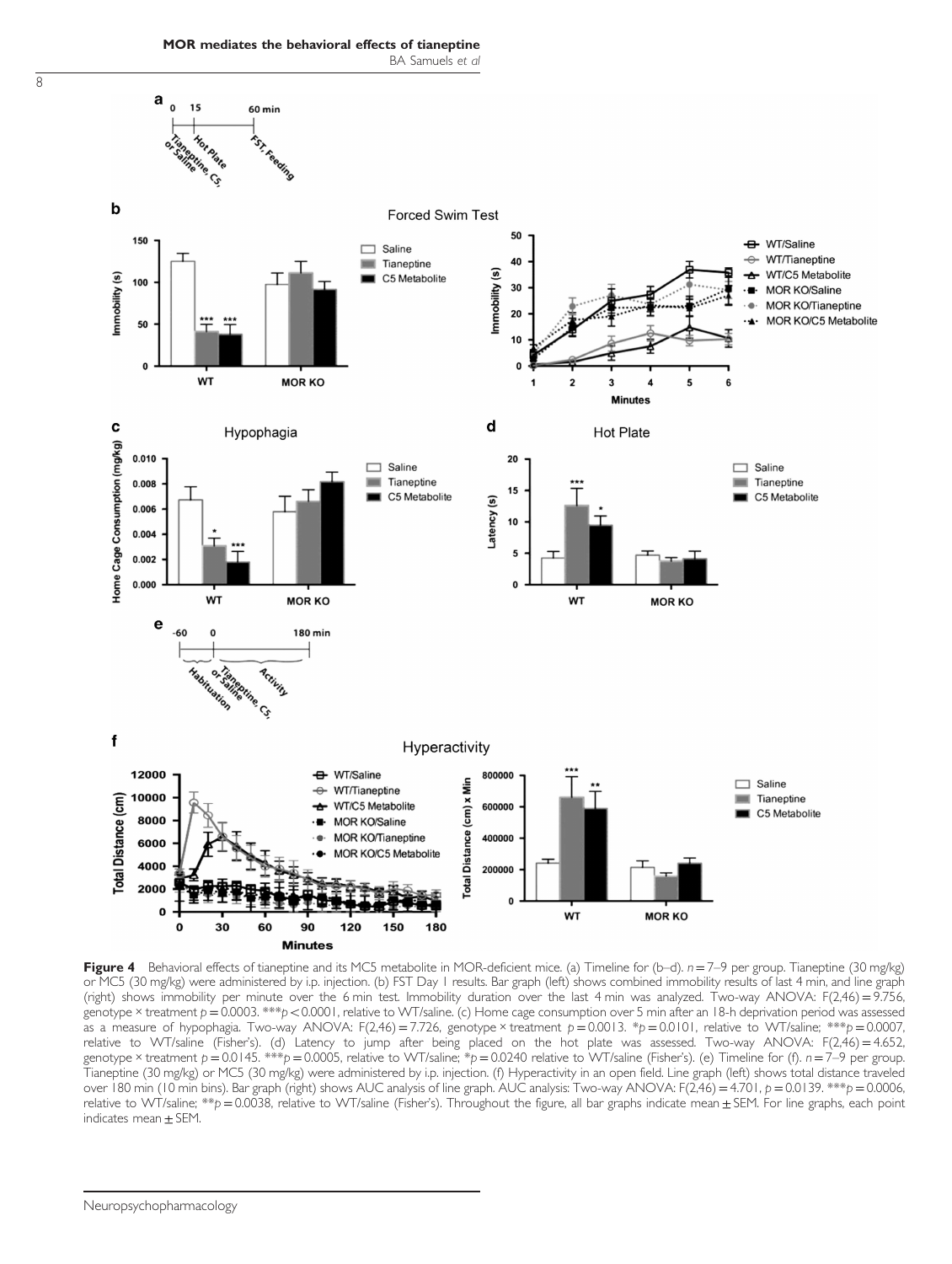9

<span id="page-8-0"></span>

Figure 5 Chronic effects of tianeptine in WT and MOR-deficient mice. (a) Latency to feed in the novel arena is shown from the novelty suppressed feeding assay 18 h post tianeptine injection, following chronic treatment with tianeptine (30 mg/kg twice daily for 21 days) in chronic corticosterone treated mice. Each dot represents an individual mouse. Logrank (Mantel–Cox Survival):  $X_3 = 7.57$ ,  $p = 0.056$ , saline vs tianeptine—\*p=0.035 for WT;  $p = 0.12$  for MOR KO. (b) A control measure of latency to feed in the home cage is also shown measured immediately following the novelty suppressed feeding assay. Each dot represents an individual mouse. Logrank (Mantel–Cox):  $\bar{X}_3$  = 4.41, p = 0.22, planned comparisons: saline vs tianeptine—p = 0.20, for WT; p = 0.75 for MOR KO. (c) Total distance traveled in the open-field arena measured 16–18 h post tianeptine injection shows no significant effect of chronic tianeptine on locomotion. Two-way ANOVA: F(1,44)=0.11, p=0.74 treatment × genotype. (d) Tolerance was assessed by measuring the effect of acute tianeptine using the hot-plate test following chronic exposure. Three-way ANOVA (genotype × acute × chronic): main effect of genotype F(1,38) = 18.16, \*\*p < 0.001. (e) Withdrawal was assessed through jumping behavior following acute administration of naloxone (1 mg/kg) following chronic exposure to saline or tianeptine. Three-way ANOVA (genotype × chronic × naloxone):  $F(1,38) = 0.14$ ,  $p = 0.71$ . For (c–e), all bar graphs indicate mean  $\pm$  SEM.

ineffective in MOR-deficient littermates ([Figure 4b\)](#page-7-0). In the hypophagia test, both tianeptine and MC5 significantly decreased food intake in WT mice, but not in MOR-deficient mice ([Figure 4c](#page-7-0)). Similarly, in the hot-plate test, both tianeptine and MC5 exhibited analgesic effects in WT mice but not in MOR-deficient mice [\(Figure 4d](#page-7-0)). Last, both tianeptine- and MC5-induced hyperactivity in the open field was abolished in MOR-deficient mice ([Figure 4e and f](#page-7-0)). Taken together, these results demonstrate that the antidepressant- and opioid-like behavioral effects of both tianeptine and its MC5 metabolite are mediated by MOR. In addition, these results indicate that direct administration of the MC5 metabolite is sufficient to replicate the behavioral effects of tianeptine.

Assessment of chronic antidepressant effects in mice includes manipulations, such as administration of chronic glucocorticoids, that yield increased depressive-like behaviors associated with negative valence constructs that can then be reversed with treatment. Therefore, we sought to assess the behavioral effects of chronic tianeptine administration in WT and MOR-deficient mice exposed to chronic glucocorticoids. Following 28 days of corticosterone administration via the drinking water, mice were treated with

tianeptine (30 mg/kg twice daily) or saline i.p. injections. The chronic antidepressant/anxiolytic effects of tianeptine were then assessed in Novelty Suppressed Feeding (NSF). Chronic, but not acute, antidepressant treatment decreases the latency to feed in this novel arena ([Santarelli](#page-11-0) et al, 2003; [Samuels and](#page-11-0) [Hen, 2012](#page-11-0)). While chronic tianeptine reduced latency to feed in WT mice compared to saline-treated controls, tianeptine did not have an effect in MOR-deficient mice (Figure 5a). Chronic tianeptine treatment did not affect feeding behavior in the home cage tested at this time point, 18 h following tianeptine injection, suggesting that the decreased latency observed in the NSF was not due to a direct effect on feeding (Figure 5b). In addition, there was no effect of chronic tianeptine treatment in either genotype on total distance traveled in the open field at this time point, suggesting that the effects of tianeptine on NSF behavior are not due to any residual hyperactivity effects of tianeptine (Figure 5c). Lastly, the effects of tianeptine on tolerance and withdrawal were assessed. Similar to the results in [Figure 2](#page-5-0), an analgesic effect was seen in WT mice treated with acute tianeptine (even when preceded by chronic treatment with tianeptine; Figure 5d), while all analgesic effects were absent in MORdeficient mice. Similarly, there was minimal jumping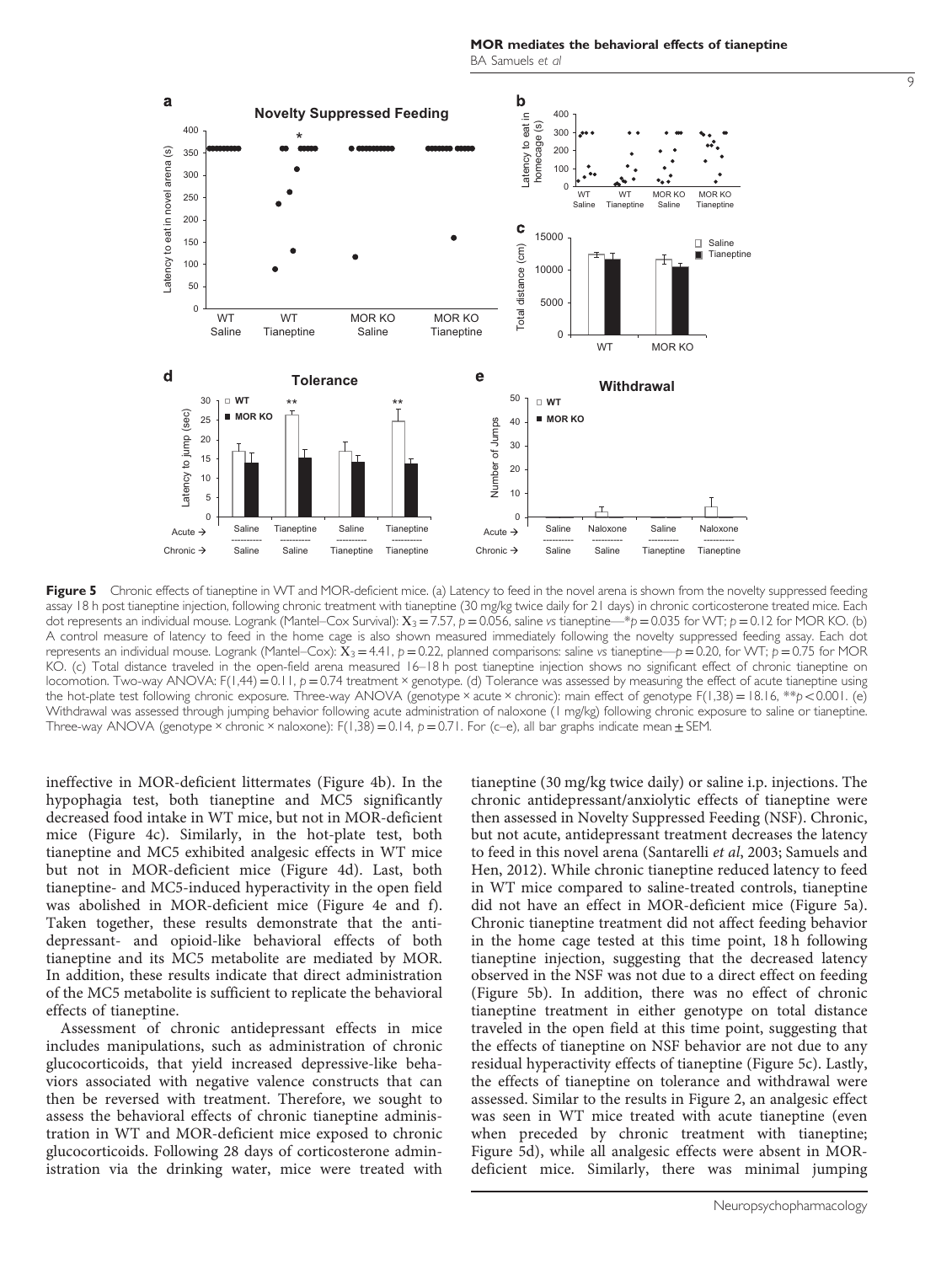behavior observed in mice treated with chronic tianeptine following naloxone administration, and there was no jumping behavior observed in MOR-deficient mice [\(Figure 5e\)](#page-8-0). These data demonstrate that chronic tianeptine treatment results in antidepressant-like effects in a MOR-dependent fashion.

# DISCUSSION

We previously demonstrated that the antidepressant tianeptine is a full agonist of MOR ([Gassaway](#page-10-0) et al, 2014). In the data presented here, we show that all of the behavioral effects of tianeptine examined, including acute antidepressant, hypophagic, analgesic, hyperactive, and conditioned place preference effects, as well as chronic antidepressant effects, are dependent upon MOR. These results have far-reaching implications. First, they extend our previous finding that MOR is a molecular target of tianeptine in the brain and demonstrate that tianeptine acts like a MOR agonist in vivo. Second, these data demonstrate that the effects of tianeptine are distinct from those of morphine since tianeptine does not produce tolerance or withdrawal. These results suggest that specific signaling pathway(s) downstream of MOR could be potential targets for novel antidepressant development. Third, our data with the MC5 metabolite indicate that this compound elicits behavioral effects comparable to tianeptine while having an improved pharmacokinetic profile.

# MOR as a Novel Target for Antidepressants

Tianeptine is currently prescribed as an antidepressant in several countries in Europe, Asia, and Latin America. However, the cellular target(s) of tianeptine remained obscure for some 30 years. We recently reported that tianeptine is a MOR agonist in vitro ([Gassaway](#page-10-0) et al, 2014) and our data here demonstrate that the acute and chronic antidepressant-like behavioral effects of tianeptine in mice are mediated by MOR. Importantly, we show that tianeptine exhibits some notable differences compared to morphine, perhaps explaining the lack of reported large-scale tianeptine abuse. This work also highlights the need to better understand MOR signaling cascades that are activated following tianeptine and morphine administration. In addition, given that MOR is a unique antidepressant target, it may be interesting to determine whether tianeptine or other MOR modulators are effective in subsets of depressed patients, such as those that suffer from resistance to current treatments such as SSRIs. Two studies of limited scale have already demonstrated efficacy in these patients resistant to SSRI monotherapy, and thus further studies in this patient population are now warranted (Woo et al[, 2013](#page-11-0)). Furthermore, tianeptine or other MOR modulators may be more effective than current treatments for other specialized groups of depressed patients. For example, there are reports that tianeptine is effective in the treatment of depression observed in Parkinson's disease [\(Levin, 2007\)](#page-10-0), post-traumatic stress disorder ([Aleksandrovskii](#page-10-0) et al 2005; [Onder](#page-11-0) et al, 2006), and the elderly [\(Karpukhin, 2009\)](#page-10-0). Interestingly, tianeptine treatment also avoids some of the negative side effects of SSRIs. For example, switching patients experiencing SSRIinduced sexual dysfunction to tianeptine was successful in alleviating this key side effect while maintaining high

Neuropsychopharmacology

response rates [\(Atmaca](#page-10-0) et al, 2003). There is also evidence of genetic polymorphisms in MOR that could potentially be used to stratify patients most likely to respond to tianeptine ([Lee and Smith, 2002](#page-10-0); [Lotsch and Geisslinger, 2005\)](#page-11-0). Finally, an understanding of the brain circuits through which tianeptine mediates its antidepressant effects may also lead to stratifications based on imaging or neuropsychological studies (Hsu et al[, 2015](#page-10-0); Hsu et al[, 2013a,b](#page-10-0)).

One possible concern for drug development may be the opioid-like effects of tianeptine. While commonly prescribed for the management of pain, opioids such as oxycodone have a very high abuse potential. Approximately 12.5 million Americans abused prescription opioids in 2012 [\(Brady](#page-10-0) et al, [2016](#page-10-0)). However, there have only been a few isolated case reports of addiction or withdrawal symptoms associated with tianeptine in the literature [\(Guillem and Lepine, 2003](#page-10-0); [Leterme](#page-10-0) et al, 2003; [Saatcioglu](#page-11-0) et al, 2006; [Vadachkoria](#page-11-0) et al[, 2009](#page-11-0); [Vandel](#page-11-0) et al, 1999). While tianeptine did support a conditioned place preference, it did not lead to tolerance or withdrawal symptoms. These differences may contribute to the decreased abuse liability relative to other MOR agonists. In line with these results, a clinical trial found that even supertherapeutic doses of tianeptine showed little abuse potential ([Bernard](#page-10-0) et al, 2011). This poses very interesting questions as to whether tianeptine engages different signaling machinery than classic opioids such as morphine. For example, it may be worthwhile to compare the effects of tianeptine relative to other opioids on GPCR activation and arrestin recruitment. Such approaches may guide the design of novel MOR modulators for the treatment of depression that have improved abuse and side-effect profiles compared to traditional agents in this class.

# MC5 is an Active Metabolite of Tianeptine

We found that in mice, tianeptine is rapidly metabolized and is nearly absent from both the plasma and brain by 1 h after administration. However, the MC5 metabolite of tianeptine reaches much higher peak concentrations and has a much longer elimination half-life compared to tianeptine in mice ([Figure 3](#page-6-0)). In addition, the behavioral effects of MC5 were comparable to tianeptine [\(Figure 4](#page-7-0)). We performed several of the behavioral tests (including FST and hypophagia) 1 h after drug administration. Since tianeptine is nearly absent from the brain by this time point, while MC5 is detectable in the brain for at least 8 h, in all likelihood MC5 is the active compound at the time of behavioral testing. This is also suggested by the observation that the time course for hyperactivity following tianeptine or MC5 administration is identical beyond 30 min, indicating that the effects of tianeptine administration are mostly MC5-mediated at longer time points. Therefore, active metabolites such as MC5 may be reasonable compounds for drug development that could potentially increase medication adherence by decreasing the three times a day dosing that is currently required for tianeptine treatment. However, metabolic conversion to MC5 is less efficient in man and thus, the role of this metabolite in mediating tianeptine's antidepressant effects remains uncertain in humans.

Given the limited efficacy of widely prescribed antidepressants such as SSRIs, there is a clear need for novel treatments that do not rely on monoaminergic effects. The data

 $\overline{10}$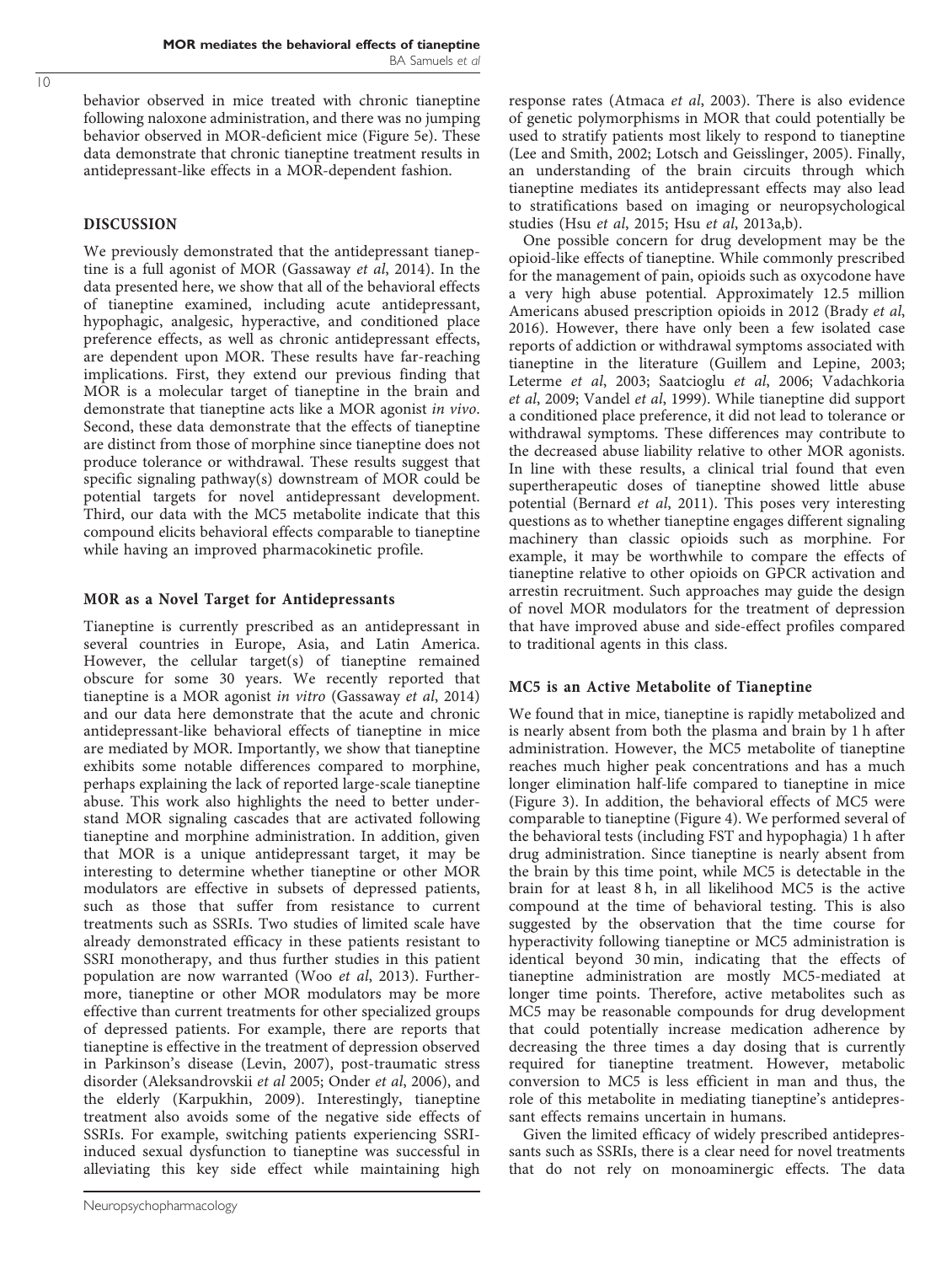<span id="page-10-0"></span>presented here suggest that MOR modulators are a novel strategy for antidepressant drug development and treatment.

#### FUNDING AND DISCLOSURE

This work was supported by the Hope for Depression Research Foundation (RH & JAJ), NIH Grant # MH068542 (RH), NIH Grant # DA022413 (JAJ), NIH Grant # MH106731 (KMN), NIH Grant # MH112861 (BAS), the New Jersey Health Foundation (JEP), the New Jersey Governor's Council on Autism (JEP), the Interdisciplinary Research Initiatives Seed (IRIS) Fund Program of Columbia University College of Physicians & Surgeons (DS), and NARSAD Young Investigator Awards (BAS & KMN). RH is a consultant for Servier and Lundbeck. The remaining authors declare no conflict of interest.

## REFERENCES

- Aleksandrovskii Iu A, Avedisova AS, Boev IV, Bukhanovkskii AO, Voloshin VM, Tsygankov BD et al (2005). Efficacy and tolerability of coaxil (tianeptine) in the therapy of posttraumatic stress disorder. Zh Nevrol Psikhiatr Im S S Korsakova 105: 24–29.
- Almatroudi A, Husbands SM, Bailey CP, Bailey SJ (2015). Combined administration of buprenorphine and naltrexone produces antidepressant-like effects in mice. J Psychopharmacol 29: 812–821.
- Atmaca M, Kuloglu M, Tezcan E, Buyukbayram A (2003). Switching to tianeptine in patients with antidepressant-induced sexual dysfunction. Hum Psychopharmacol 18: 277–280.
- Belknap JK, Noordewier B, Lame M (1989). Genetic dissociation of multiple morphine effects among C57BL/6J, DBA/2J and C3H/HeJ inbred mouse strains. Physiol Behav 46: 69–74.
- Belknap JK, Riggan J, Cross S, Young ER, Gallaher EJ, Crabbe JC (1998). Genetic determinants of morphine activity and thermal responses in 15 inbred mouse strains. Pharmacol Biochem Behav 59: 353–360.
- Berman RM, Cappiello A, Anand A, Oren DA, Heninger GR, Charney DS et al (2000). Antidepressant effects of ketamine in depressed patients. Biol Psychiatry 47: 351–354.
- Bernard K, Penelaud PF, Mocaer E, Donazzolo Y (2011). Absence of psychostimulant effects of a supratherapeutic dose of tianeptine: a placebo-controlled study versus methylphenidate in young healthy volunteers. J Clin Psychopharmacol 31: 441-448.
- Brady KT, McCauley JL, Back SE (2016). Prescription Opioid Misuse, Abuse, and Treatment in the United States: An Update. Am J Psychiatry 173: 18–26.
- Brase DA, Loh HH, Way EL (1977). Comparison of the effects of morphine on locomotor activity, analgesia and primary and protracted physical dependence in six mouse strains. J Pharmacol Exp Ther 201: 368–374.
- Broom DC, Jutkiewicz EM, Folk JE, Traynor JR, Rice KC, Woods JH (2002). Nonpeptidic delta-opioid receptor agonists reduce immobility in the forced swim assay in rats. Neuropsychopharmacology 26: 744–755.
- Carlezon WA Jr, Beguin C, Knoll AT, Cohen BM (2009). Kappaopioid ligands in the study and treatment of mood disorders. Pharmacol Ther 123: 334–343.
- Carr GV, Bangasser DA, Bethea T, Young M, Valentino RJ, Lucki I (2010). Antidepressant-like effects of kappa-opioid receptor antagonists in Wistar Kyoto rats. Neuropsychopharmacology 35: 752–763.
- Chavkin C (2011). The therapeutic potential of kappa-opioids for treatment of pain and addiction. Neuropsychopharmacology 36: 369–370.

Couet W, Girault J, Latrille F, Salvadori C, Fourtillan JB (1990). Kinetic profiles of tianeptine and its MC5 metabolite in plasma, blood and brain after single and chronic intraperitoneal administration in the rat. Eur J Drug Metab Pharmacokinet 15: 69–74.

11

- Cryan JF, Lucki I (2000). Antidepressant-like behavioral effects mediated by 5-Hydroxytryptamine(2C) receptors. J Pharmacol Exp Ther 295: 1120–1126.
- Cryan JF, Valentino RJ, Lucki I (2005). Assessing substrates underlying the behavioral effects of antidepressants using the modified rat forced swimming test. Neurosci Biobehav Rev 29: 547–569.
- David DJ, Samuels BA, Rainer Q, Wang J-W, Marsteller D, Mendez I et al (2009a). Neurogenesis-dependent and -independent effects of fluoxetine in an animal model of anxiety/ depression. Neuron 62: 479–493.
- David DJ, Samuels BA, Rainer Q, Wang JW, Marsteller D, Mendez I et al (2009b). Neurogenesis-dependent and -independent effects of fluoxetine in an animal model of anxiety/depression. Neuron 62: 479–493.
- Ehrich E, Turncliff R, Du Y, Leigh-Pemberton R, Fernandez E, Jones R et al (2015). Evaluation of opioid modulation in major depressive disorder. Neuropsychopharmacology 40: 1448–1455.
- Fava M, Memisoglu A, Thase ME, Bodkin JA, Trivedi MH, de Somer M et al (2016). Opioid modulation with buprenorphine/samidorphan as adjunctive treatment for inadequate response to antidepressants: a randomized double-blind placebo-controlled trial. Am J Psychiatry 173: 499–508.
- Filliol D, Ghozland S, Chluba J, Martin M, Matthes HW, Simonin F et al (2000). Mice deficient for delta- and mu-opioid receptors exhibit opposing alterations of emotional responses. Nature genetics 25: 195–200.
- Furey ML, Drevets WC (2006). Antidepressant efficacy of the antimuscarinic drug scopolamine: a randomized, placebocontrolled clinical trial. Arch Gen Psychiatry 63: 1121–1129.
- Gassaway MM, Rives ML, Kruegel AC, Javitch JA, Sames D (2014). The atypical antidepressant and neurorestorative agent tianeptine is a mu-opioid receptor agonist. Transl Psychiatry 4: e411.
- Grislain L, Gele P, Bertrand M, Luijten W, Bromet N, Salvadori C et al (1990). The metabolic pathways of tianeptine, a new antidepressant, in healthy volunteers. Drug Metab Dispos 18: 804–808.
- Guillem E, Lepine JP (2003). Does addiction to antidepressants exist? About a case of one addiction to tianeptine. Encephale 29: 456–459.
- Hsu DT, Sanford BJ, Meyers KK, Love TM, Hazlett KE, Walker SJ et al (2015). It still hurts: altered endogenous opioid activity in the brain during social rejection and acceptance in major depressive disorder. Mol Psychiatry 20: 193–200.
- Hsu DT, Sanford BJ, Meyers KK, Love TM, Hazlett KE, Wang H et al (2013a). Response of the mu-opioid system to social rejection and acceptance. Mol Psychiatry 18: 1211–1217.
- Hsu DT, Sanford BJ, Meyers KK, Love TM, Hazlett KE, Wang H et al (2013b). Social feedback activates the endogenous opioid system. Mol Psychiatry 18: 1147.
- Karpukhin IB (2009). Use of Coaxil (tianeptine) in elderly patients with combined mild cognitive and depressive-anxiety disorders. Neurosci Behav Physiol 39: 53–56.
- Kasper S, McEwen BS (2008). Neurobiological and clinical effects of the antidepressant tianeptine. CNS Drugs 22: 15–26.
- Lee NM, Smith AP (2002). Opioid receptor polymorphisms and opioid abuse. Pharmacogenomics 3: 219–227.
- Leterme L, Singlan YS, Auclair V, Le Boisselier R, Frimas V (2003). Misuse of tianeptine: five cases of abuse. Ann Med Interne (Paris) 154 Spec No 2: S58–S63.
- Levin OS (2007). Coaxil (tianeptine) in the treatment of depression in Parkinson's disease. Neurosci Behav Physiol 37: 419–424.